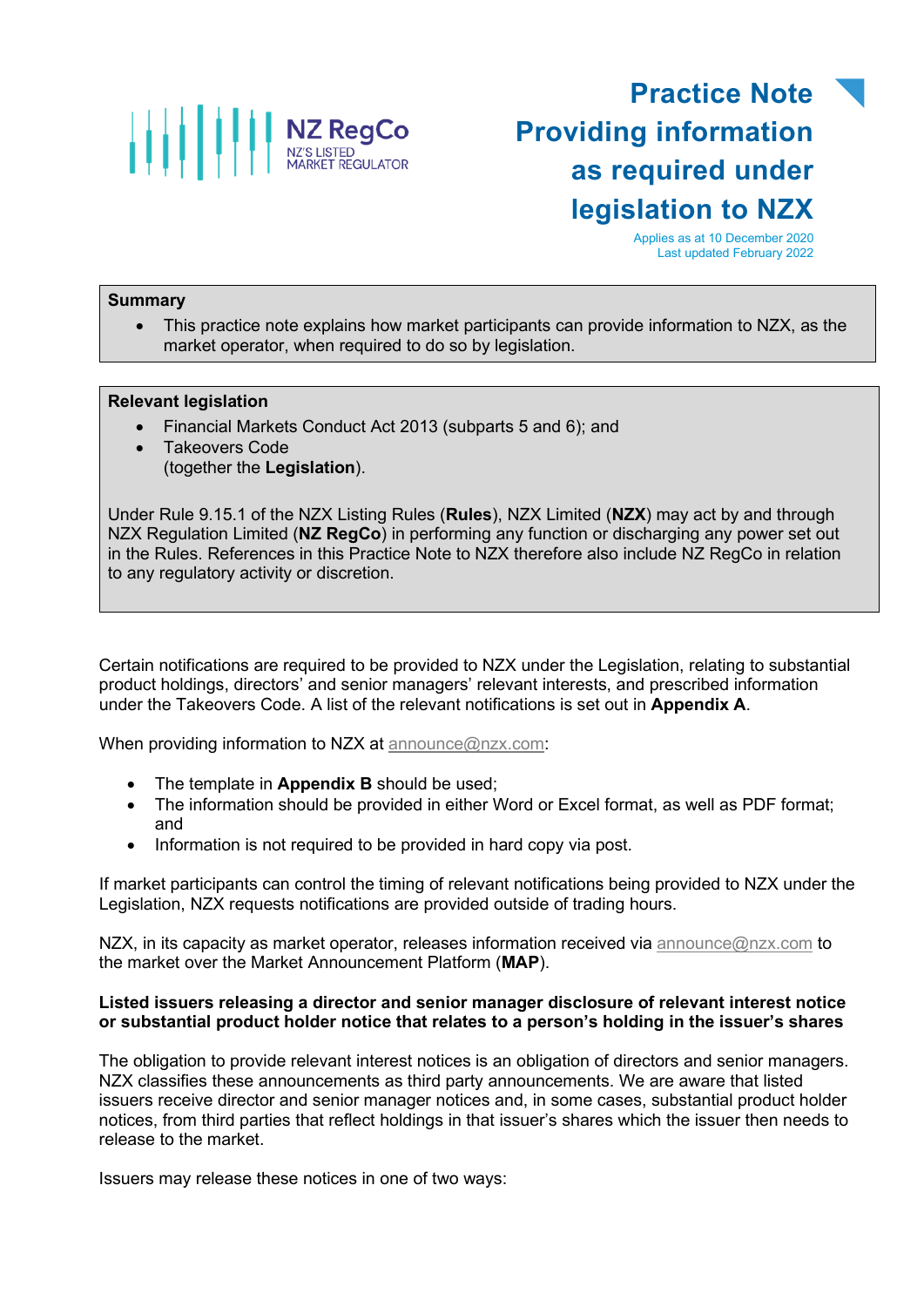



- By sending the notice to NZX at [announce@nzx.com,](mailto:announce@nzx.com) using the template at **Appendix B**; or
- By releasing it directly over MAP, using the SHINTR announcement type, this will automatically apply the third party flag.

These announcements cannot be marked as price sensitive, due to the application of the third party flag. In the event that the notice gives rise to information that is Material Information for the listed issuer, the issuer should release a separate announcement outlining the key information to the market via MAP and apply the price sensitive flag.

# **Listed issuers releasing a substantial product holder notice in respect of shares that the listed issuer owns in another entity**

From time to time, listed issuers may own shares in other listed companies (either in New Zealand or overseas). Changes in these shareholdings may trigger an obligation to provide a substantial product holder notice to the company in which the shareholding is held, as indicated in **Appendix A**.

If the company that the issuer holds shares in is NZX-listed, the substantial product holder notice must be submitted to [announce@nzx.com,](mailto:announce@nzx.com) using the template set out in **Appendix B**.

Some listed issuers also wish to release these notices over their own ticker. If the notice has been submitted via [announce@nzx.com,](mailto:announce@nzx.com) it will be released over the ticker of the company that the holding is in. If the issuer wishes to release this over their own ticker, the notice should be released under GENERAL. The listed issuer should determine whether or not to apply the Price Sensitive flag.

If the company that the issuer holds shares in is not NZX-listed, it should not be submitted to  $announce@nzx.com$ . The issuer can release the notice over MAP using the announcement type **GENERAL** 

# **Listed issuers releasing prescribed notifications under the Takeovers Code**

**Appendix A** sets out a number of notifications that are prescribed by the Takeovers Code. These must be emailed to [announce@nzx.com,](mailto:announce@nzx.com) using the template in **Appendix C**, regardless of whether both parties to the proposed takeover are listed issuers. They should not be released over MAP directly. This ensures that in instances where both parties are listed issuers, NZX can release the information over both ticker codes simultaneously.

Apart from when information is required to be provided to the market operator under the Legislation, NZX will not release information or announcements over other issuers' ticker codes, at the request of an issuer. Any general announcements in relation to a takeover involving another listed issuer, outside of the notifications outlined in **Appendix A**, should be released following the standard process using MAP.

# **Contact details**

If a market participant, including an issuer, is uncertain of what process it should follow, please contact NZX's Product Operations team +64 4 496 2853 or [productoperations@nzx.com.](mailto:cds@nzx.com)

*Practice Notes are not intended to be a definitive statement of the application of the rules in every situation and are only a guide to NZX's policy and practice. This Practice Note does not limit NZX's discretion under the Rules. NZX takes no responsibility for any error contained in the Practice Note. NZX may replace Practice Notes at any time.*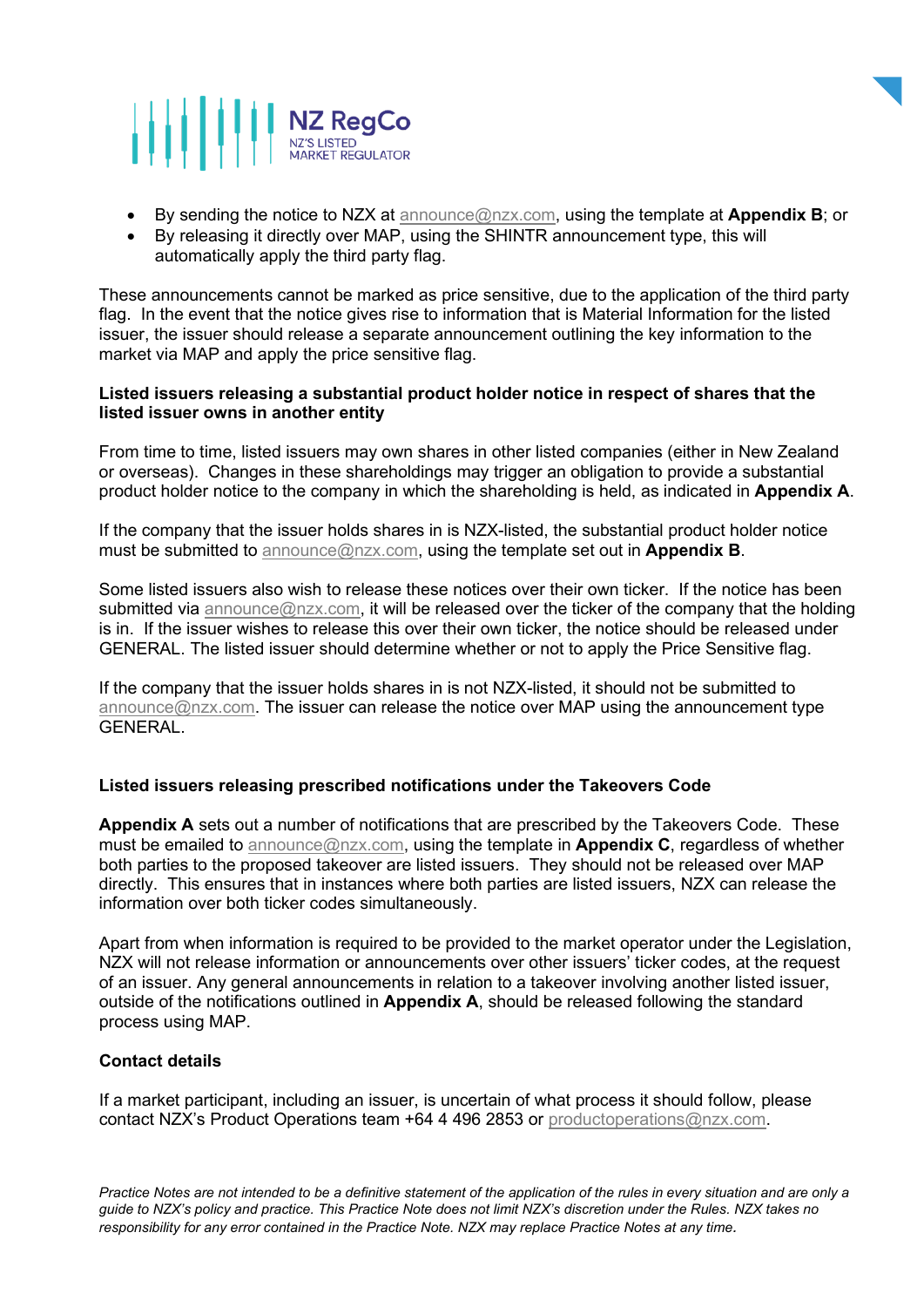

# **Appendix A: Relevant Information to which this practice note applies**

# **Part 1**

# **Information** Takeover notice (rule 41A Takeovers Code) Receipt of takeover notice (rule 42 Takeovers Code) Despatch notice and offer document (rule 45 Takeovers Code) Variation notice (rule 28 Takeovers Code) Acquisition notices (rule 36 Takeovers Code) Target company statement (rule 46 Takeovers Code) Increases in acceptances of offer (rule 49A Takeovers Code) Minimum acceptance condition satisfied or waived or offer period extended (rule 49B Takeovers Code) Notice of conditions (rule 49C Takeovers Code) Withdrawal or lapse of offer (rule 26 Takeovers Code)

Notification of dominant ownership (rule 51 Takeovers Code)

Acquisition notice by dominant owner (rule 54 Takeovers Code)

Notices required as part of determination of consideration in other cases (rule 57 Takeovers Code)

Substantial product holder disclosures (subpart 5 of the Financial Markets Conduct Act 2013)

# **Part 2**

# **Information**

Director and senior managers disclosure of relevant interests in a quoted financial products (subpart 6 of the Financial Markets Conduct Act 2013)

*Practice Notes are not intended to be a definitive statement of the application of the rules in every situation and are only a guide to NZX's policy and practice. This Practice Note does not limit NZX's discretion under the Rules. NZX takes no responsibility for any error contained in the Practice Note. NZX may replace Practice Notes at any time.*